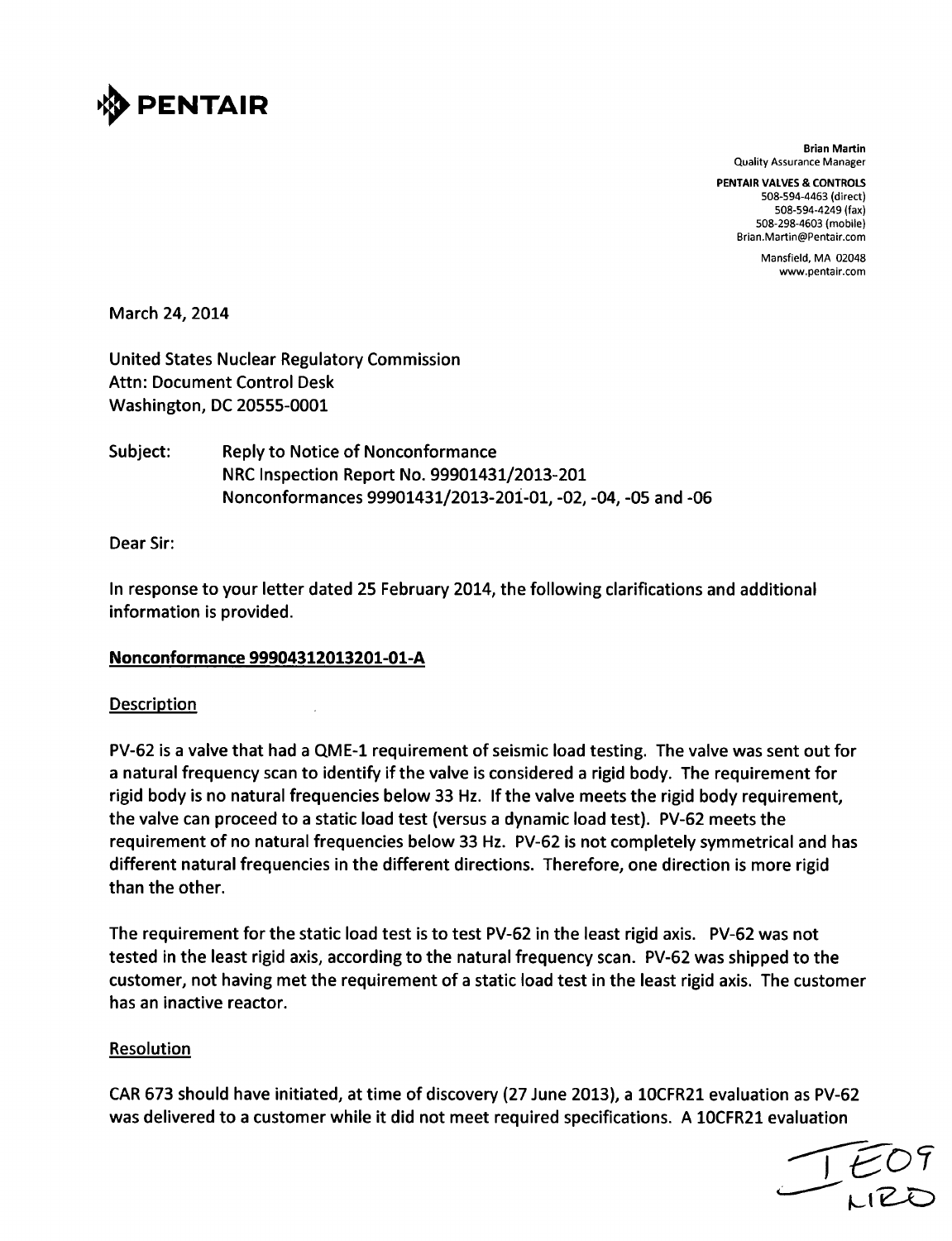

was completed and it was determined that there is no IOCFR21 reportable required due to the plant being inactive. PV-62 was returned to Pentair Mansfield to test the valve correctly. **VQT-38173** was modified to create a linking process between the natural frequency scan and the identification of the least rigid axis, "Engineering must verify the direction of the least rigid axis against the results of the natural frequency test for each valve and advise the test engineer which direction to apply the seismic load. **A** photograph of the test setup is required." The static load was applied to PV-62 in the least rigid axis. Due to production scheduling and customer witness requirements PV-62 was not able to be tested until **13** Feb 2014.

# Extent of Condition

As a result of CAR **673,** Pentair Mansfield has initiated an investigation into past valves that had similar requirements. In the evaluation of the extent of conditions, PV-16 was also deemed inadequately tested. PV-16 had not left the facility and was retested with the static load applied in the least rigid axis and passed the static load testing successfully. Pentair Mansfield has identified **93** Test Reports as potential orders that had similar requirements. Upon further review, if any of the orders have inadequate testing methodology, Pentair Mansfield will initiate a 10CFR21 evaluation for each type. Pentair is committed to evaluate all **93 by 15** June 2014. Pentair respectfully requests an extension until **15** June 2014 to complete the IOCFR21 evaluations of all **93** test reports.

# Did Product Ship? (if yes, 10CFR21 Evaluation)

Yes, PV-62 left the factory. **A** 10CFR21 evaluation for the seismic requirements has been performed and completed.

# **Training**

**A** Department Operating Instruction **(DOI)** will be created to identify minimum requirements for all Valve Qualification Test **(VQT)** procedures. After creation and approval of the **DOI,** all nuclear engineering staff will be trained. Training has been provided to the Engineering staff to reinforce the understanding of the specific requirements of the seismic testing as well as the linking between requirements and test results. **A** training record is on file as objective evidence of completion.

### Nonconformance 99904312013201-01-B

### **Description**

PV-62 is a valve that had a **QME-1** requirement of seismic load testing. The valve was sent out for a natural frequency scan to identify if the valve is considered a rigid body. The requirement for rigid body is no natural frequencies below **33** Hz. **If** the valve meets the rigid body requirement, the valve can proceed to a static load test (versus a dynamic load test). PV-62 meets the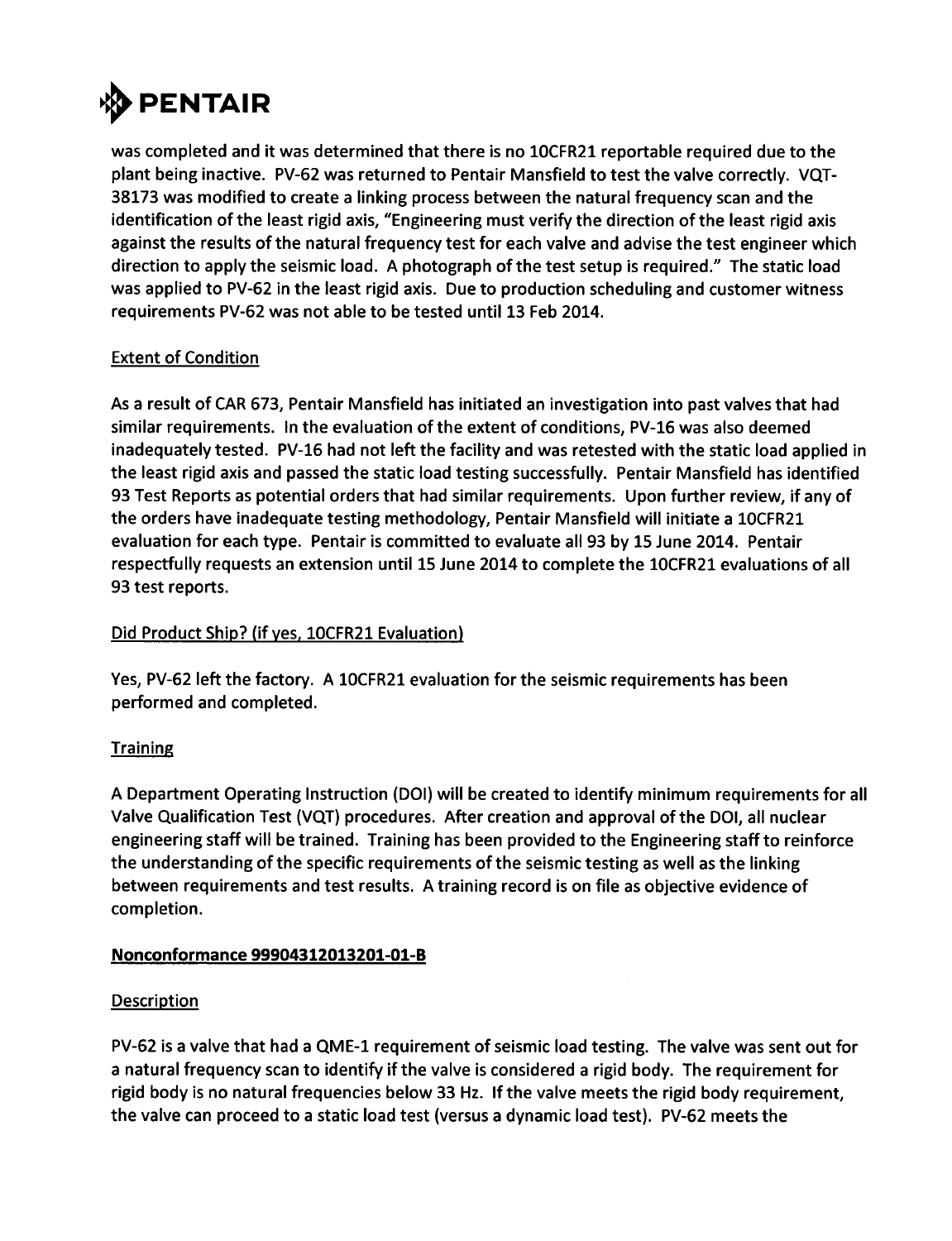

requirement of no natural frequencies below **33** Hz. PV-62 is not completely symmetrical and has different natural frequencies in the different directions. Therefore, one direction is more rigid than the other. The static seismic load was not applied to PV-62 at the full set pressure of 2485 psig. PV-62 was tested to a prorated pressure of **900** psig. The test facility is not capable of testing PV-62 at the full set pressure of 2485 psig.

The **T-16093** did not make the customer fully aware of the limitations of the test facility. However, **T-16093** did make the customer aware of the testing being performed at a prorated pressure.

### **Resolution**

The use of prorate springs to test the valve within the capabilities of the test facility is a common practice among valve manufacturers and does not invalidate the test findings. The Customer has been made aware of the test facility limitations. **T-16093** has been updated to reflect the limitations of the test facility. **A** Department Operating Instruction **(DOI)** will be created to identify the minimum requirements for all test procedures.

# Extent of Condition

Pentair Mansfield performed an investigation to identify if this situation has occurred on any other valves and determined that the other test procedures have the additional language to make customers aware of the limitations of the test facility and the use of prorate testing.

### Did Product Ship? (if yes, IOCFR21 Evaluation)

Yes, a 10CFR21 evaluation should have been performed at time of discovery. **A** 10CFR21 evaluation for prorate use will be complete **by 28** March 2014.

### **Training**

Training will be performed prior to **28** March 2014. Training log will be filed. After the creation and approval of the **DOI,** all nuclear engineering staff will be trained.

### Nonconformance **99904312013201-02-A**

### **Description**

During testing of the PV-62 pressurizer safety valves, Pentair Mansfield failed to evaluate the validity of the test, which was performed at a temperature **250F** higher than the allowable ambient test temperatures, to ensure compliance with the Pentair **T-161093** procedural requirements. There was concern that testing outside of the temperature range would cause performance issues. There was concern that there was no evaluation of the fact that the test was performed outside of the temperature range.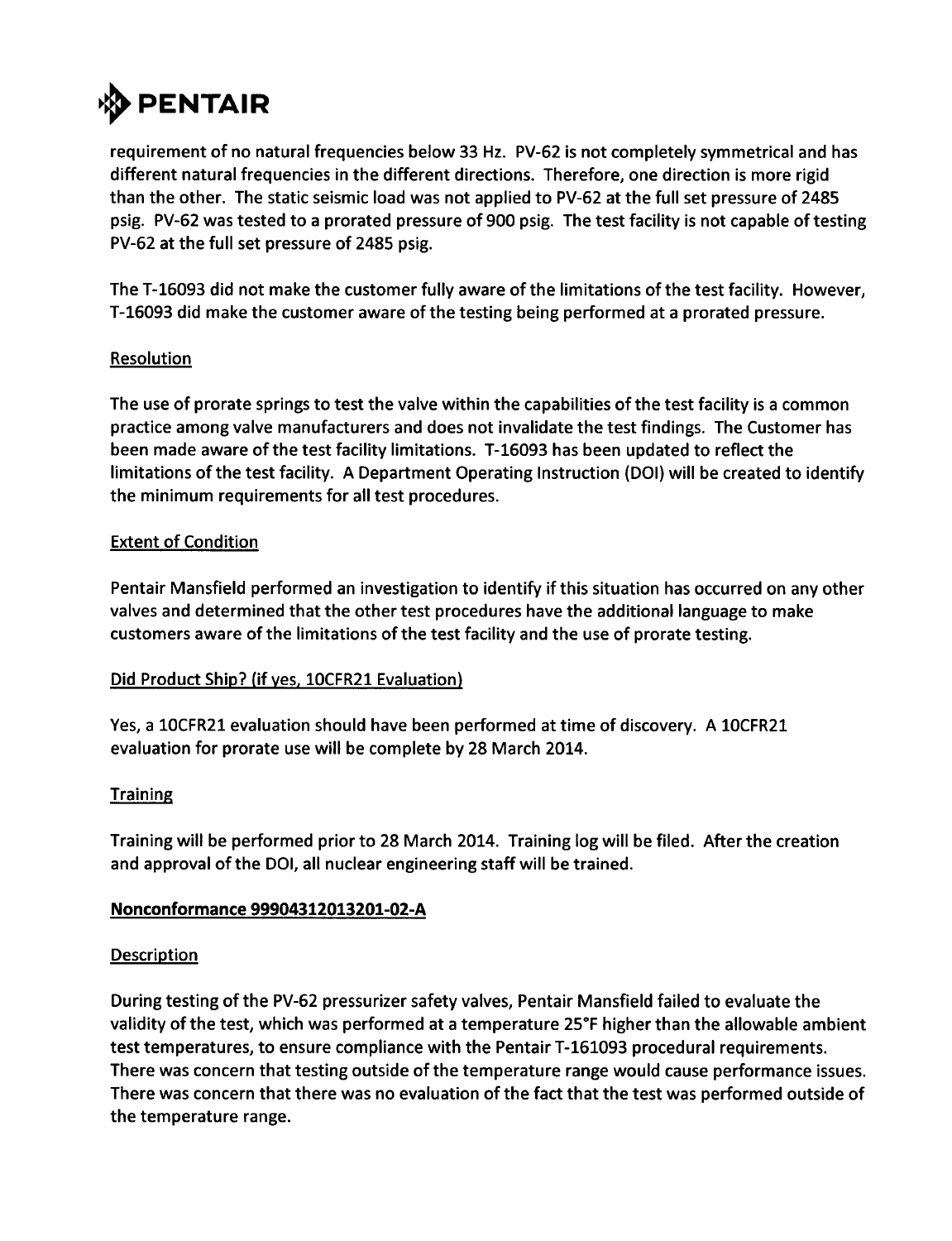

# Resolution

Engineering evaluation of the impact of the **250F** over range was that the change in temperature had an insignificant impact on the performance of the valve. Training to emphasize the testing requirements and impact on the test report and performance of the valve will be performed **by 28** March 2014. **A** record of training performed will be on file at Pentair.

### Extent of Condition

Pentair has completed the investigation and has found no other occurrences.

### Did Product Ship? (if yes, 10CFR21 Evaluation)

Yes, a 10CFR21 evaluation should have been performed at time of discovery. **A** 10CFR21 evaluation will be complete **by 28** March 2014. The completed report form will be on file at Pentair.

#### **Training**

Training will be performed prior to **28** March 2014. Training log will be filed at Pentair.

### Nonconformance 99904312013201-02-B

#### **Description**

During testing of the PV-16 auxiliary relief valve, Pentair Mansfield failed to install a device to ensure that the tested valve satisfies the leakage acceptance criteria in Pentair procedure **VQT-38188.** The NRC representative made note of the deficiency prior to the test, prompting the tester to follow procedure and install the leakage test device prior to the start of the test. The NRC representative was also concerned with the device itself. The device did not have direct leakage measurement capability.

### **Resolution**

The NRC representative made note of the deficiency prior to the test, prompting the tester to follow procedure and install the leakage test device prior to the start of the test. Therefore, the testing procedure was followed. Training to understand the importance of following the procedures has been completed with Special Projects Engineering personnel. Training records have been completed and are on file at Pentair. Pentair has implemented the use of graduated cylinders for testing purposes. **All** active test procedures will be updated to include the use of graduated cylinders during testing. **All** procedures will be updated, approved and released **by 15** June 2014.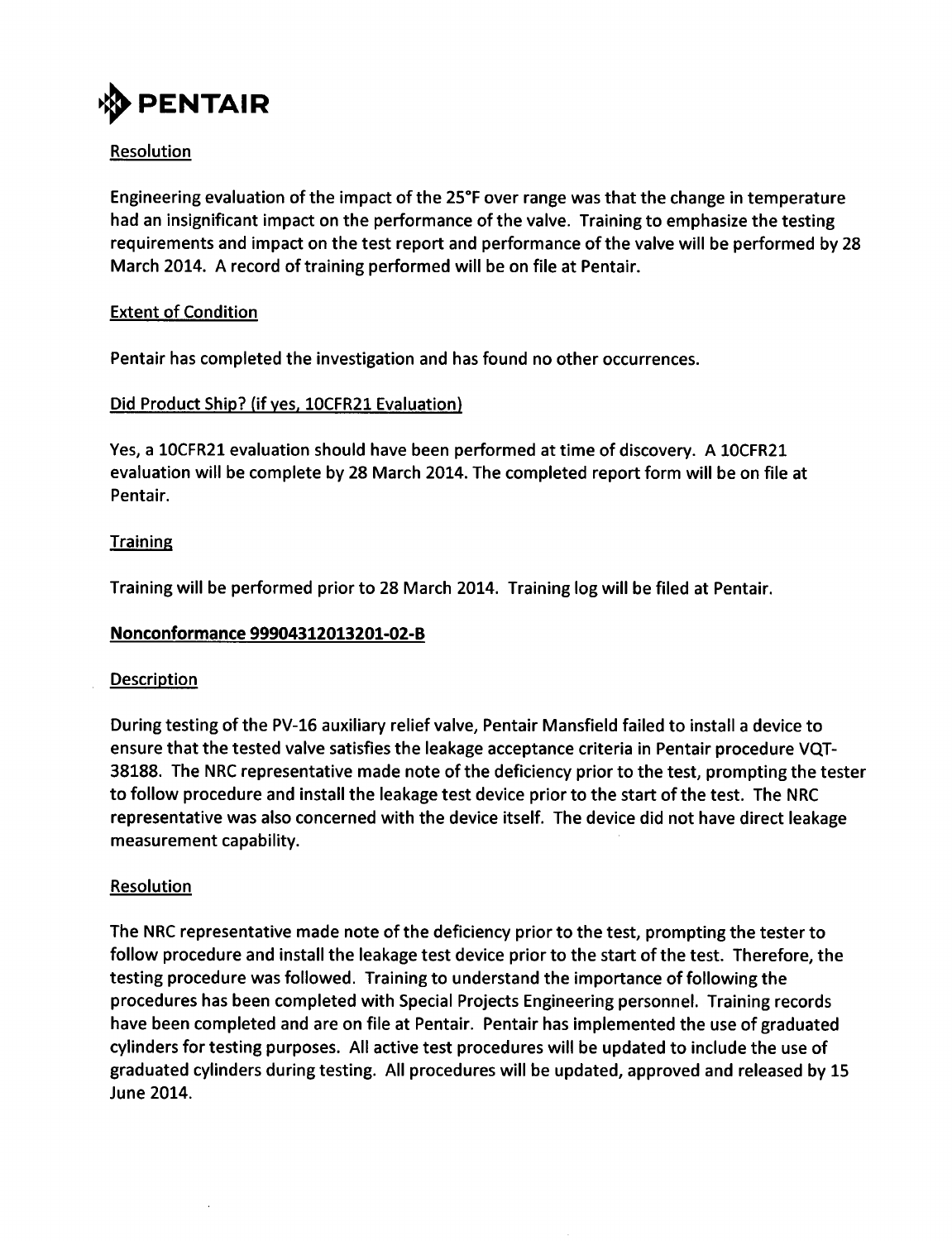

# Extent of Condition

Pentair completed an investigation of other product being affected. It was determined that no other product was impacted.

# Did Product Ship? (if yes, 1OCFR21 Evaluation)

No, the product did not ship with any nonconformance. A 10CFR21 evaluation is not required.

# **Training**

Test Standard Work Training will be defined, documented and performed prior to 28 March 2014. Training log will be filed at Pentair.

### Nonconformance 99904312013201-04

### Description

Pentair failed to establish proper measures to identify requirements necessary to assure the selection, purchase, use, and review for suitability of application of the Neolube lubrication material.

Specifically, Pentair failed to have adequate controls or documentation in place to select and verify that the appropriate type of Neolube was purchased and used to lubricate various valve types during and after testing activities in accordance with the application and design specifications for the valves. If a temperature of 400°F is exceeded while using Neolubel, the result is a chemical breakdown of the product which could lead to binding of lubricated areas such as the valve stem. This binding would prevent the valves from accomplishing their intended safety functions.

Pentair uses Nuclear grade Never-Seez as a lubricant unless a customer specification requires a special lubricant be used. The use of Never-Seez has been reviewed for use by Pentair and found to be acceptable. Pentair performs work under Navy contracts that require the use of Neolubel as a lubricant.

### Resolution

Because Pentair has Navy contracts that require the use of Neolubel as a lubricant the following actions were taken to prevent the accidental use of Neolube1 in nuclear operations. Firstly, a complete search of the nuclear assembly and test operations areas was conducted and Neolubel was verified to not be present. Secondly, all in use and incoming bottles of Neolube1 lubricant have been labeled "For Navy Use Only" and are located only in Navy assembly/test, the Navy clean room and the Navy storage cabinet. Thirdly, all Nuclear and Navy assembly/test personnel have been trained regarding the use of Neolubel (restricted to Navy assembly/test operations). The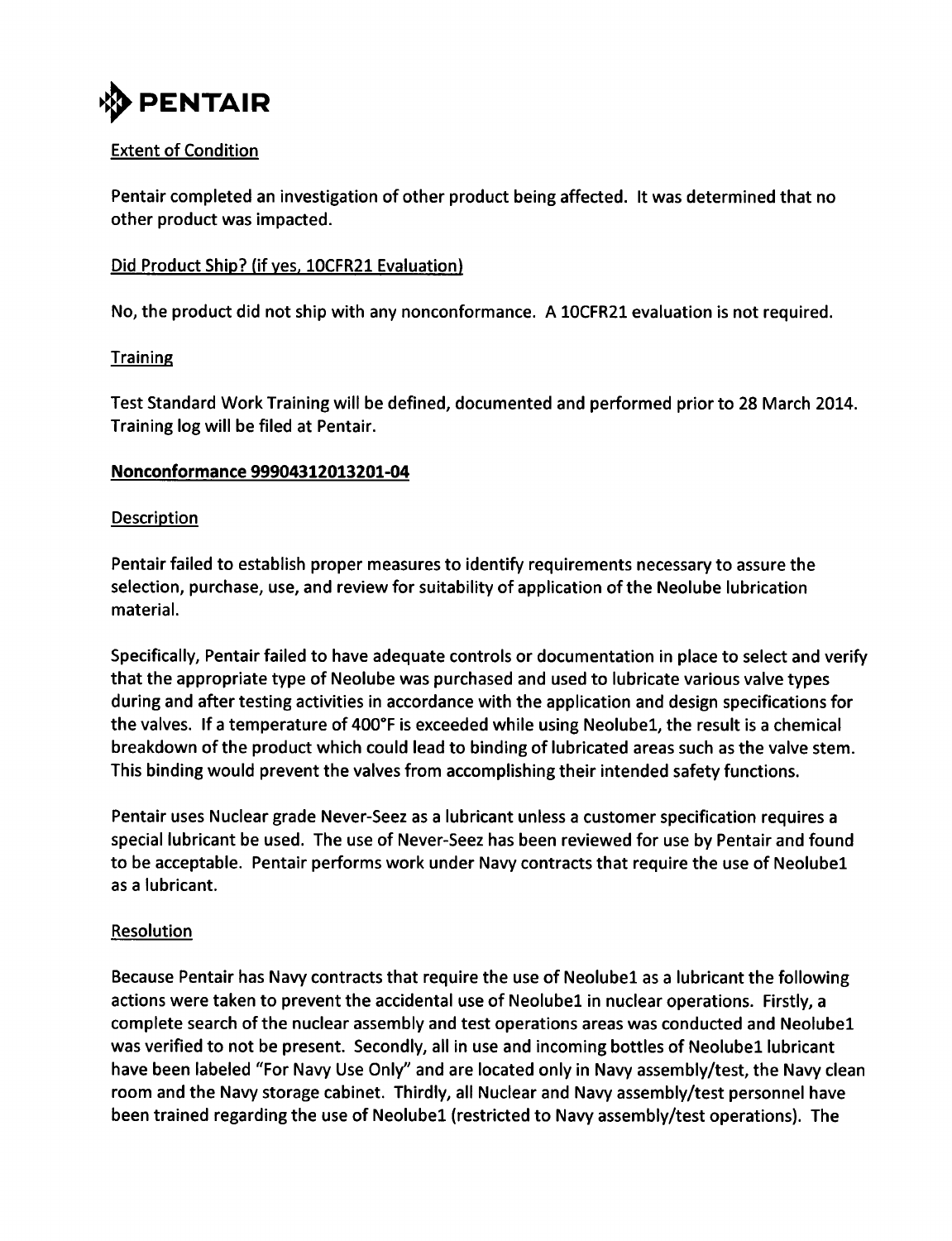

manufacturing supervisor has been trained to monitor and label all new incoming shipments of Neolubel prior to disbursement into the shop. This training was completed on **17** September **2013** and training records are available at Pentair as objective evidence.

Additionally, Pentair has taken the action of removing any ambiguous requirement for Neolube materials from nuclear assembly/test procedures. Any customer specified requirement for Neolube materials remain in nuclear assembly/test procedures. Engineering identified all nuclear procedures that referred to the use of Neolube (40 cleaning procedures and **17** assembly procedures). Engineering updated all **57** procedures before **31** January 2014. **A** complete list of all updated procedures is on file at Pentair as objective evidence. **All** engineering and assembly personnel will be trained on the updated procedures **by 15** April 2014. **A** training record will be created to document this activity.

#### Nonconformance **99904312013201-05**

#### **Description**

For the **18** Dedication Procedures reviewed, Pentair did not provide objective evidence that technical evaluations had been performed to justify that the critical characteristics and the associated acceptance methods selected for various valve parts and components would provide reasonable assurance that the valves would perform their intended safety functions. The NRC would like to see a complete **FMEA** for the dedicated products and a form that includes not only the critical characteristics, but also the linking procedure.

#### **Resolution**

Pentair has developed and implemented **QC-710** form to identify the critical characteristics, failure modes and results. The use of this form is detailed in the dedication procedures.

#### Extent of Condition

This applies to all dedicated components. However, the NRC agrees that the new form will be used going forward and will not be retroactive.

#### Did Product Ship? (if yes, 10CFR21 Evaluation)

Yes, however this is a change in our evaluation process and does not constitute a 10CFR21 event.

#### **Training**

Training will be required for all engineering staff as well as contracts staff. **All** training will be completed and documented on training records **by 28** March 2014 for the updated dedication procedure and **QC-701** form.